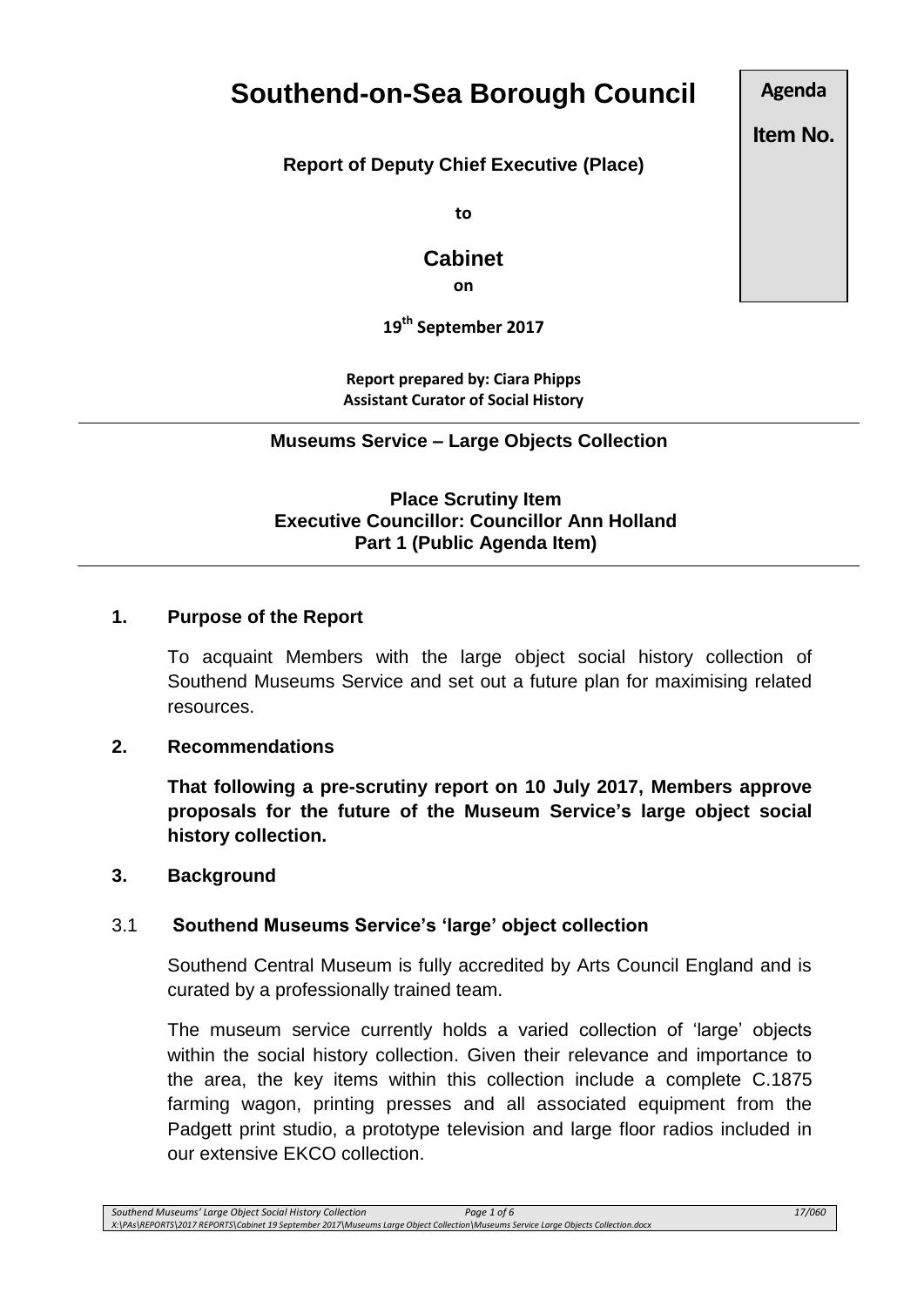Over the years, the museum has acquired a number of fireplaces and surrounds with no context or information, damaged domestic wares with no provenance, and replica furniture that has no connection to either of our historic properties. With little or no relevance to Southend, the community, or to our current collections development policy approved by Cabinet in 2014, these large objects are taking up a significant amount of valuable storage space, which could be used for objects that are more appropriate and for better storage of the large objects we currently have and any future acquisitions to the collection.

It is essential to develop and maintain the large objects that will be vital in telling the stories of the area in an accessible, innovative and exciting way in any future displays within the museum service. Given this, it is essential to the care and storage of these objects, that we can fully access each object and add any other relevant and interesting items to the collection when they become available. This is currently not possible given the overcrowding of our storage space with irrelevant or incomplete large objects.

## 3.2 **Proposals**

It is proposed that this collection of large objects is considerably rationalised in order to prepare for and focus our collections, in order to adhere to standards of best practice within the museum, in which rationalisation is an essential activity. The museum plans to dispose of objects that are badly damaged, have no relevance to the local area, no research value or significance, and will not be displayed within the museum service. This process will be undertaken according to guidelines by the Museums Association Code of Ethics and the Museums Association Disposals Toolkit. The objects in question will go through the ethical disposal process, which involves using the Collections Trust scoring system to assess each object, formally offering the objects to other museums for acquisition, after which objects can be put up for sale to generate income for the museum stores, and finally if no alternative option is found, disposed of.

This rationalisation would be the first phase of a larger rationalisation project undertaken on the social history collection as a whole, however to begin the process it is essential to start with the largest and most difficult objects to store. If this collection is not reduced in volume, other more relevant and important objects will suffer given the lack of access and space within our current storage facilities to sufficiently care for and interpret them. This rationalisation would provide us with much needed space in order to collect and accept donations of relevant, interesting and important objects into the collection.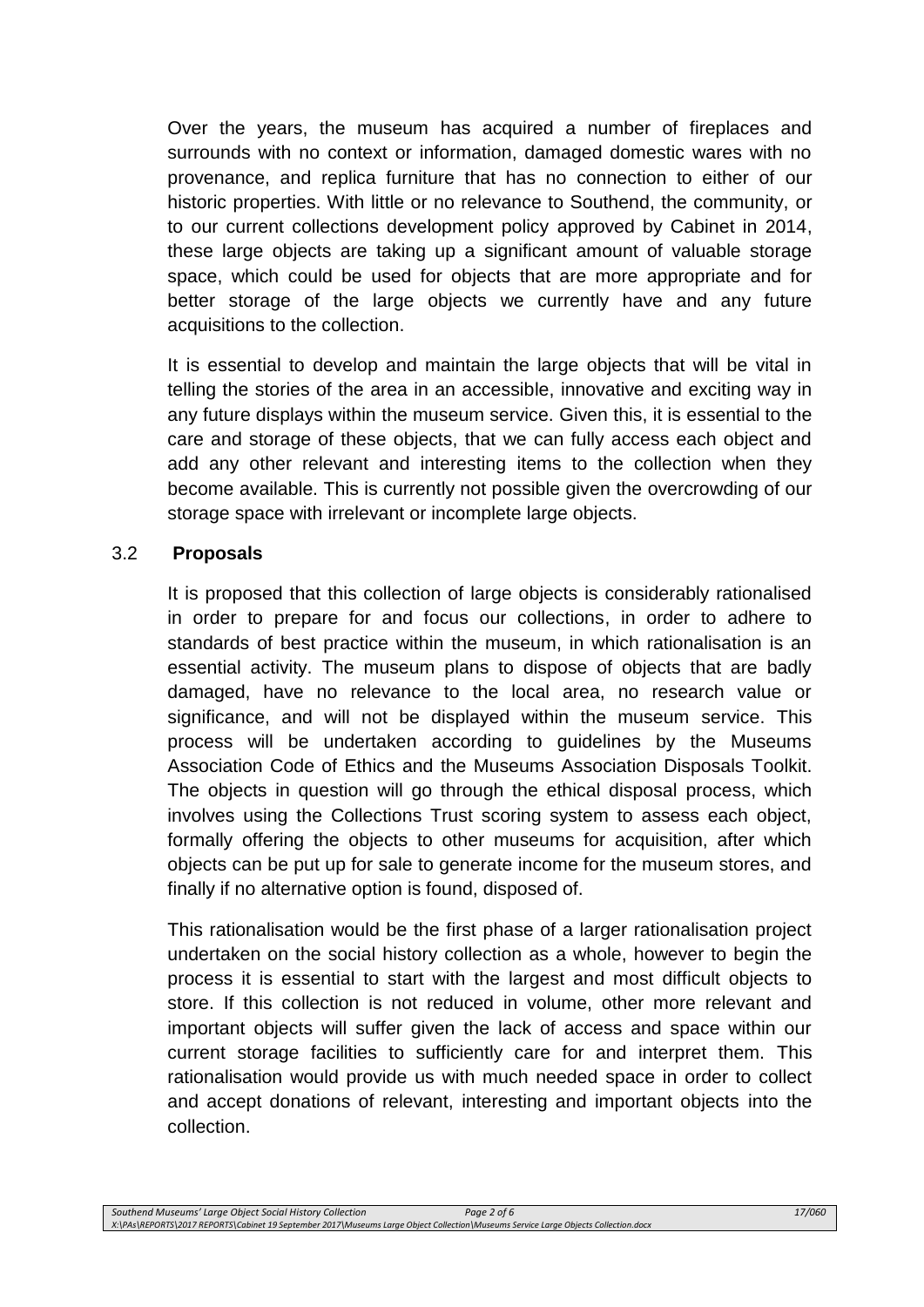## 3.3 **The Future of the Large Objects Collection**

In the short term, the assistant curator of Social History and the conservator of the museum service are assessing the large objects collection for its condition, relevance, storage needs and for potential future display.

- First action will be to rationalise the collection by judicious disposal. A significant proportion of the large objects collection appears to be unaccessioned and therefore never officially entered into the museum collection. With the original donors consent, where possible, transfer to other registered museums (always the first choice); sale, or in the case of those in particularly poor condition, disposed of.
- In the event of sold items, all funds go towards the conservation and packaging of those that remain and ring-fenced for the on-going work of Southend Museums. They would not be part of any Council budget savings.
- A number of accessioned objects have been identified which are damaged and or irrelevant to the Museum Service's requirements and it is proposed that these too are disposed of. Many of the objects are duplicates and once again have no relevance to the area or the community.
- The Museums Service intends to place notices in the Museums Journal (the museums professional publication) inviting other registered museums to express an interest.
- The medium term plan is for the remaining material to be reorganised and stored in its current offsite store in Tickfield. Here the material will be accessed and engaged with during store tours, curatorial talks, future museum display, and interpretation planning.
- Having the space to move around the objects, care and conserve them more appropriately, and for the public to interact with them, is something this project will facilitate.

## 3.4 **Suggested timetable for the large objects rationalisation project**

| September-   | Sorting and listing the large objects. Separation of the objects   |
|--------------|--------------------------------------------------------------------|
| October 2017 | into accessioned and unaccessioned groups. Moving them all         |
|              | to assess each one.                                                |
| November     | Identification of unwanted large objects based on their            |
| $2017 -$     | condition, relevance and their potential for future display. Offer |
| January      | the unwanted objects to other registered museums via the           |
| 2018         | Museums Journal disposals section.                                 |

An indicative timetable would be: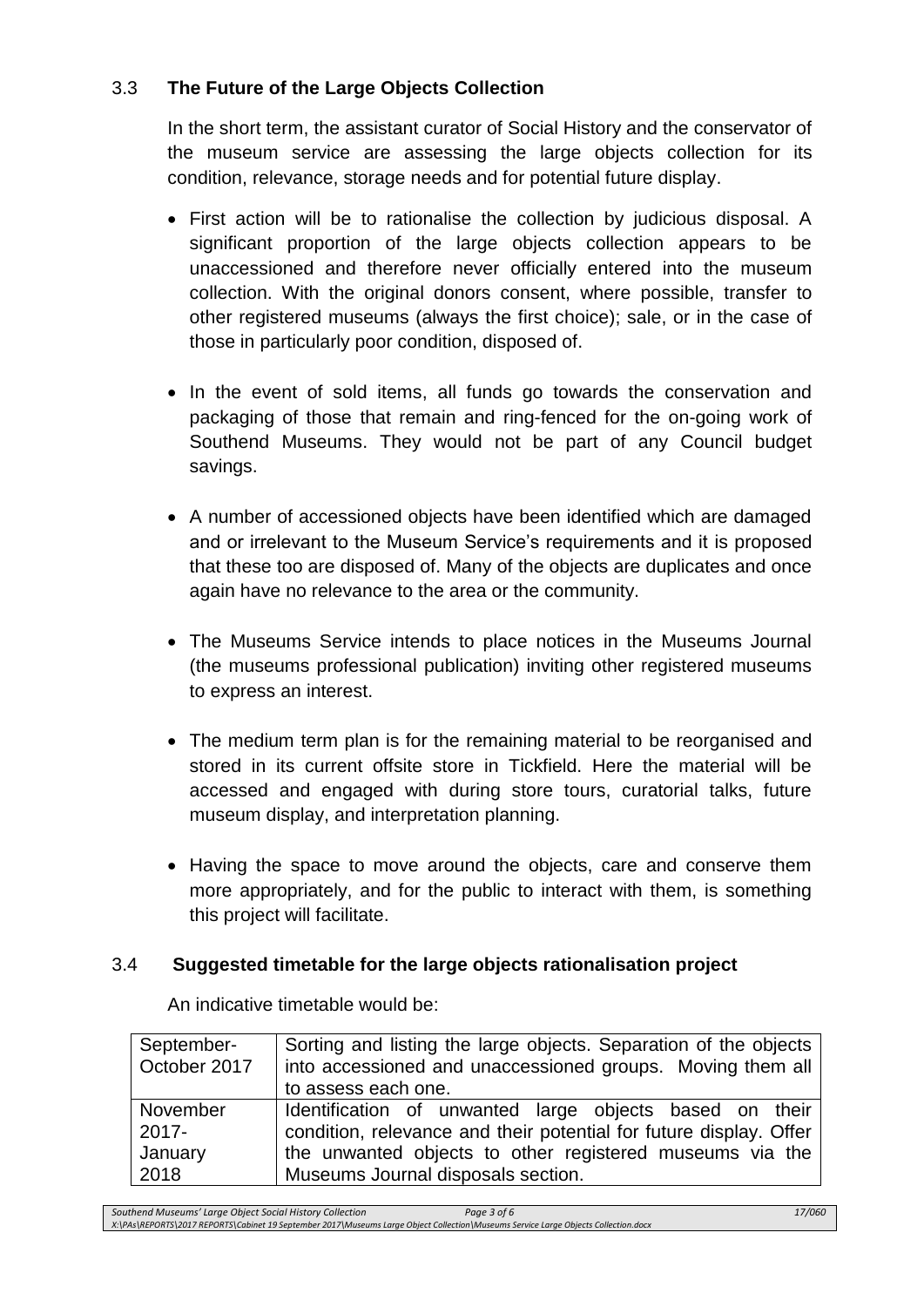| <b>March 2018</b> | Agree next steps of remaining objects.                          |
|-------------------|-----------------------------------------------------------------|
| April-June        | Disposal of unwanted and damaged large objects that have not    |
| 2018              | been allocated to different museums or ethically sold.          |
| June-August       | Reorganisation of the large objects store to ensure each of the |
| 2018              | remaining objects can be accessed, condition checked and        |
|                   | located.                                                        |
| September         | New store tour to the public to encourage visitors to see our   |
| 2018              | newly accessible large objects and 'stars' of the new museum.   |

At Pre-scrutiny, some Members expressed a wish to see a list of objects identified for disposal before the items are disposed of. The Museum Service will make such a list available during the process.

## **4. Other Options**

The only alternative option would be to not undertake this project. This would mean we would continue to have overcrowded, inaccessible and inappropriate storage conditions. This option is not suitable given the responsibility the Museums Service has to care for the collections and potentially risks museum accreditation

The success and development of the service will be determined by the large rationalisation project as a whole, which this smaller pilot project falls into. Rationalisation is standard practice within the museum sector and ensures best practice in collections' care. In order to build audiences, care for collections appropriately, and to develop interpretation, it is essential to have organised, high quality and relevant collections, which can be cared for correctly and are accessible.

## **5. Reasons for Recommendations**

The recommendation is essential to the maintenance and development of the Museums Service and our collections. According to accreditation standards and ethical best practice set out in the Museums Associations Code of Ethics, it is vital to maintain collections for future generations by incorporating responsible disposal into the museums long-term collection development policy.

## **6. Corporate Implications**

## 6.1 **Contribution to Council's Vision and Critical Priorities**

Part of the Council's vision for a 'better Southend' is to be achieved by having a museum service that is efficiently run and organised, and itself has a clear vision of what it wishes to achieve. These proposals do exactly that. This section of the collections will be more coherently and efficiently organised, focused on the heritage of Southend, more economical to maintain and far more accessible to both our staff and customers. These proposals strongly conform to the Council's Critical Priority 6 'Become a high performing organisation'.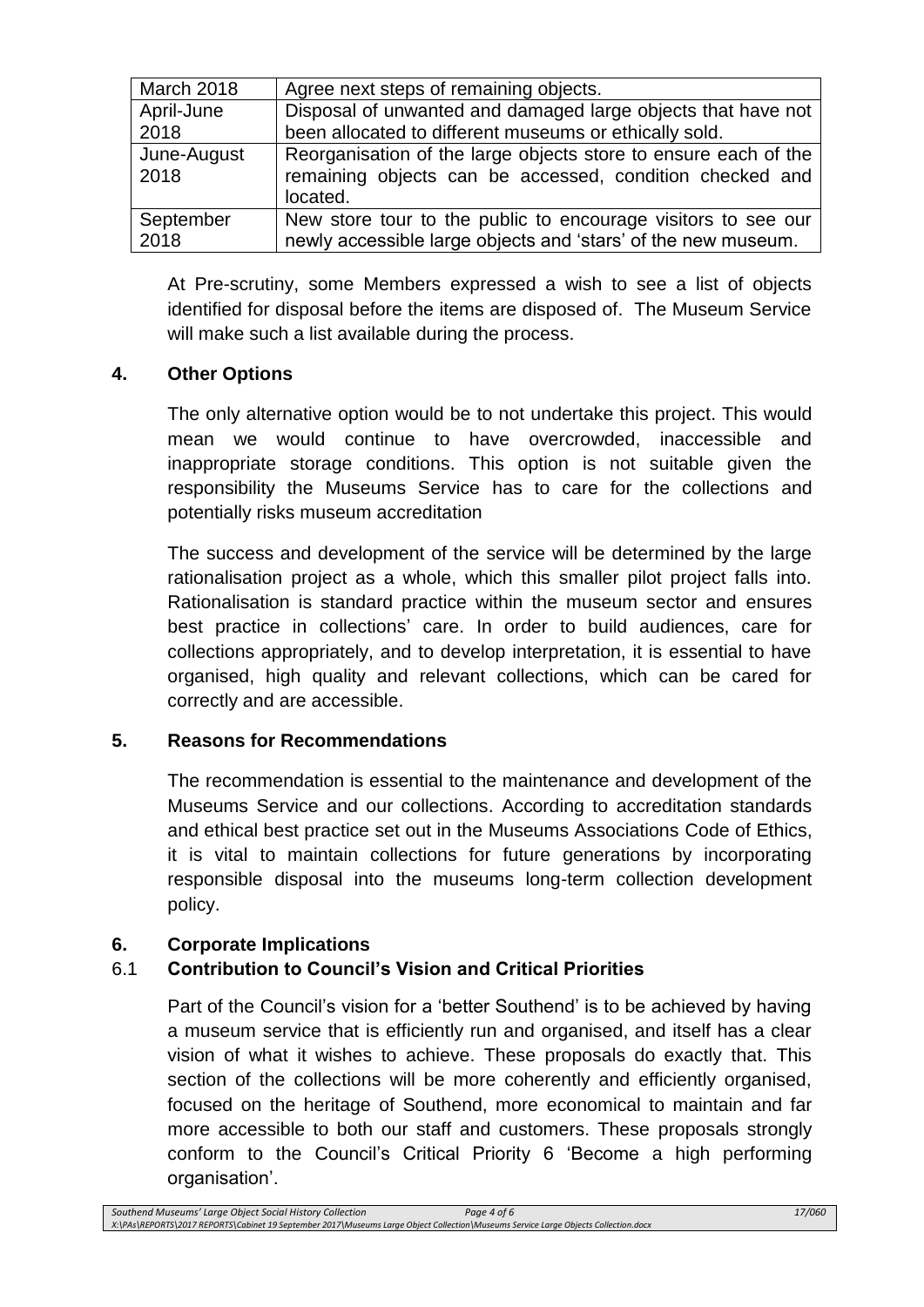## 6.2 **Resource Implications (Finance, People, Property)**

At present, the work on the large objects collection is being conducted as part of normal museum activities.

## 6.3 **Legal Implications**

There are no significant legal issues raised by these proposals.

## 6.4 **People Implications**

There are no significant issues concerning people raised by these proposals.

## 6.5 **Property Implications**

There are no significant property issues raised by these proposals.

## 6.6 **Consultation**

This matter was presented to SBC Members at Place Scrutiny on 10 July 2017 and their considerations have been incorporated into this paper.

We have consulted with SHARE Museums East ChangeMakers network, the head of which was the Convenor of the Museums Association's Ethics Committee and was instrumental in developing new guidelines on the ethical disposal of collections. It was agreed rationalisation is a fundamental aspect of good collections care and management, which would hugely benefit the Social History collection at Southend Museums Service.

After discussions with the Director of Museums for Arts Council England, it was agreed, the importance and value of responsible disposal is vital in improving museum storage, care and interpretation of collections. To care for relevant and important collections, it is imperative we re-home, sell or dispose of any damaged or irrelevant objects that do not fit within our collections development policy.

We have also consulted with the Social History Curators Group network who agreed that rationalisation of large social history collections benefits museums by ensuring current collections are sufficiently accessible, and for the future of social history collecting where relevant.

## 6.7 **Equalities Impact Assessment**

There are no significant equalities issues raised by these proposals.

## 6.8 **Risk Assessment**

The main risk is that if we were not to deal with this large collection, the logistics of inevitably having to deal with it in the future, perhaps in a hurry, could seriously affect our capacity to deliver any future content within the service in a controlled way.